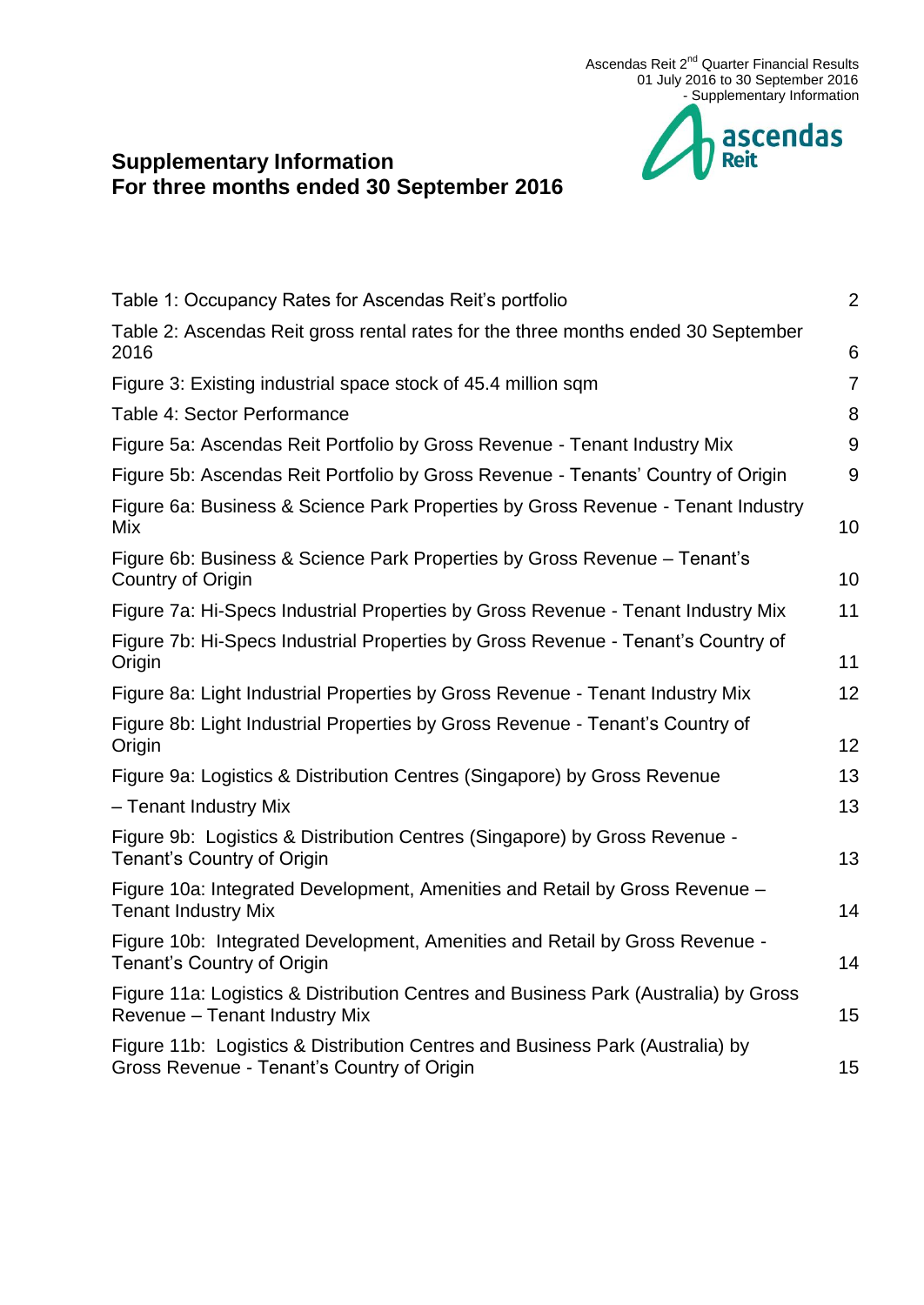

#### <span id="page-1-0"></span>**Table 1: Occupancy Rates for Ascendas Reit's portfolio**

|                |                                           | <b>Net Lettable</b> | <b>Occupancy as at</b> |           |           |  |
|----------------|-------------------------------------------|---------------------|------------------------|-----------|-----------|--|
| A              | <b>MULTI-TENANT BUILDINGS</b>             | Area (sqm)          | 30-Sep-16              | 30-Jun-16 | 31-Mar-16 |  |
|                | <b>Science Parks</b>                      |                     |                        |           |           |  |
| 1              | The Alpha                                 | 20,788              | 64.9%                  | 73.7%     | 73.8%     |  |
| $\overline{c}$ | The Aries, Sparkle & Gemini               | 36,438              | 81.8%                  | 84.2%     | 84.2%     |  |
| 3              | The Capricorn                             | 20,531              | 71.7%                  | 77.8%     | 85.5%     |  |
| 4              | The Rutherford & Oasis                    | 18,815              | 79.7%                  | 79.7%     | 75.4%     |  |
| 5              | Neuros & Immunos                          | 26,035              | 99.7%                  | 99.9%     | 99.7%     |  |
| 6              | Cintech I                                 | 10,531              | 78.7%                  | 81.0%     | 85.8%     |  |
| $\overline{7}$ | Cintech II                                | 7,915               | 94.4%                  | 94.4%     | 94.4%     |  |
| 8              | Cintech III & IV                          | 18,593              | 90.0%                  | 93.2%     | 95.0%     |  |
| 9              | The Galen                                 | 21,829              | 90.6%                  | 98.2%     | 94.8%     |  |
| 10             | Nexus @one-north                          | 20,669              | 95.0%                  | 95.9%     | 99.1%     |  |
| 11             | The Kendall                               | 16,870              | 94.9%                  | 93.9%     | 95.6%     |  |
|                | <b>Business Parks</b>                     |                     |                        |           |           |  |
| 12             | <b>Honeywell Building</b>                 | 14,488              | 89.7%                  | 95.5%     | 95.5%     |  |
| 13             | Techquest                                 | 6,723               | 75.0%                  | 75.0%     | 75.0%     |  |
| 14             | iQuest@IBP                                | 9,123               | 55.3%                  | 55.3%     | 55.3%     |  |
| 15             | Hansapoint@CBP                            | 16,417              | 100.0%                 | 100.0%    | 100.0%    |  |
| 16             | <b>Acer Building</b>                      | 22,438              | 71.9%                  | 72.1%     | 78.5%     |  |
| 17             | 31 International Business Park            | 49,000              | 77.1%                  | 81.7%     | 80.4%     |  |
| 18             | 1, 3 & 5 Changi Business Park<br>Crescent | 62,977              | 95.6%                  | 88.1%     | 89.9%     |  |
| 19             | 13 International Business Park            | 6,986               | 53.2%                  | 53.2%     | 53.2%     |  |
| 20             | Nordic European Centre                    | 21,817              | 87.2%                  | 87.8%     | 86.7%     |  |
| 21             | <b>AkzoNobel House</b>                    | 14,068              | 73.5%                  | 73.5%     | 75.0%     |  |
| 22             | 1 Changi Business Park Ave 1              | 8,922               | 60.5%                  | 60.5%     | 55.0%     |  |
| 23             | <b>ONE@Changi City</b>                    | 61,218              | 97.8%                  | 98.5%     | 97.8%     |  |
|                | <b>Light Industrial</b>                   |                     |                        |           |           |  |
| 24             | Techplace I                               | 59,531              | 96.1%                  | 95.8%     | 95.3%     |  |
| 25             | Techplace II                              | 83,250              | 79.0%                  | 79.3%     | 80.3%     |  |
| 26             | 27 Ubi Road 4                             | 7,215               | 97.2%                  | 97.2%     | 97.2%     |  |
| 27             | Tampines Biz-Hub                          | 14,458              | 84.0%                  | 96.9%     | 94.8%     |  |
| 28             | Ubi Biz-Hub                               | 10,697              | 96.3%                  | 96.3%     | 86.9%     |  |
| 29             | 84 Genting Lane                           | 9,737               | 88.7%                  | 88.7%     | 87.7%     |  |
| 30             | 5 Tai Seng Drive                          | 11,273              | 80.0%                  | 80.0%     | 80.0%     |  |
| 31             | 3 Tai Seng Drive                          | 11,845              | 100.0%                 | 100.0%    | 100.0%    |  |
| 32             | 53 Serangoon North Avenue 4               | 7,763               | 92.2%                  | 94.3%     | 95.1%     |  |
| 33             | FoodAxis @ Senoko                         | 44,439              | 100.0%                 | 100.0%    | 100.0%    |  |
| 34             | 25 Ubi Road 4                             | 6,151               | 92.9%                  | 82.4%     | 82.4%     |  |
| 35             | 41 Changi South Ave 2                     | 6,154               | 49.1%                  | 95.2%     | 95.2%     |  |
| 36             | 37A Tampines Street 92                    | 9,716               | 100.0%                 | 100.0%    | 100.0%    |  |
| 37             | 18 Woodlands Loop                         | 16,056              | 87.9%                  | 87.9%     | 87.9%     |  |
| 38             | 52 Serangoon North Avenue 4               | 11,047              | 80.0%                  | 80.0%     | 80.0%     |  |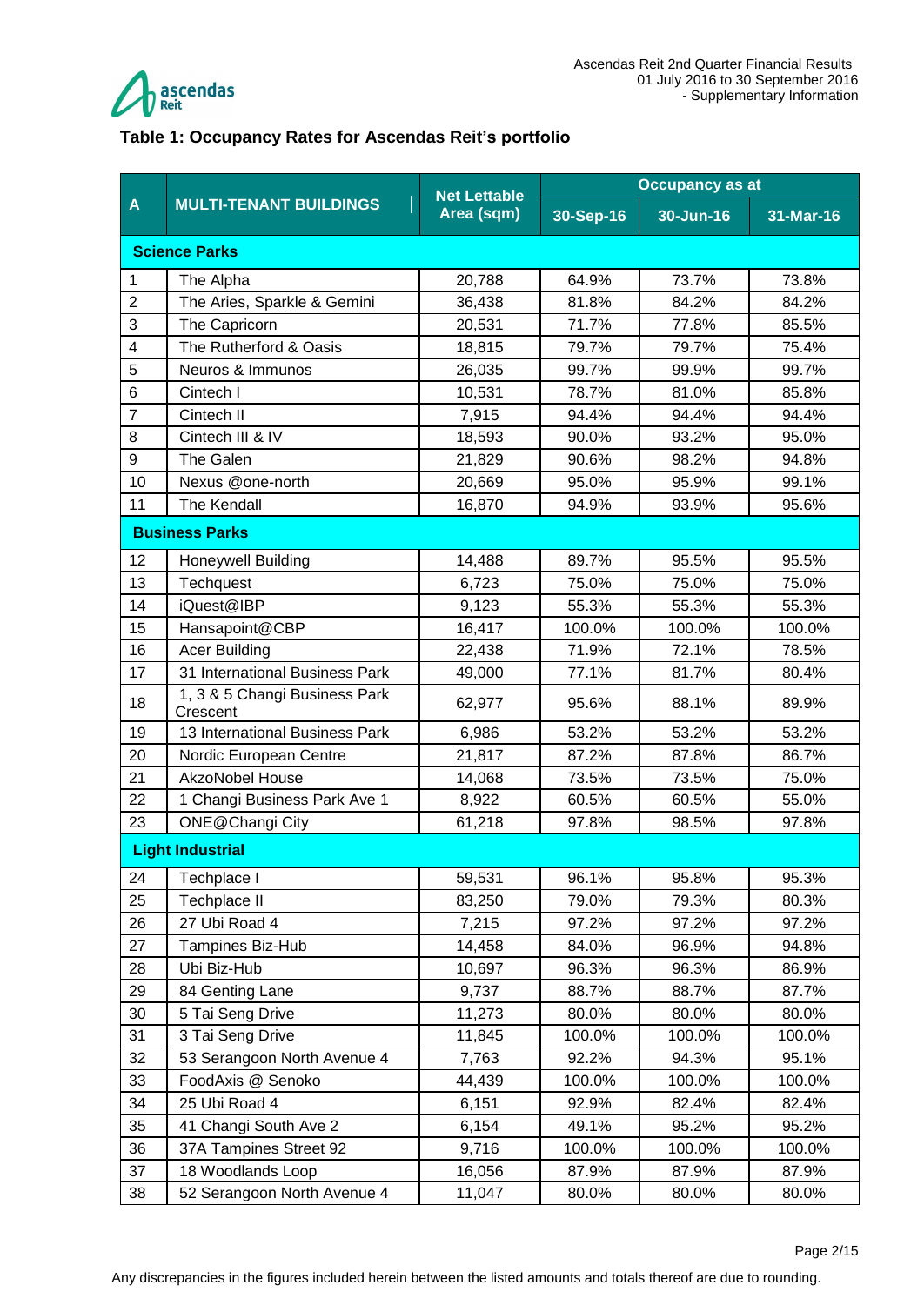Ascendas Reit 2nd Quarter Financial Results 01 July 2016 to 30 September 2016 - Supplementary Information

|    | ascendas<br><b>Reit</b>                               |                              |        |        | 01 July 2016 to 30 September 2016<br>- Supplementary Information |
|----|-------------------------------------------------------|------------------------------|--------|--------|------------------------------------------------------------------|
| 39 | 2 Senoko South                                        | 17,839                       | 43.0%  | 31.6%  | 0.0%                                                             |
| 40 | <b>SB Building</b>                                    | 11,895                       | 100.0% | 100.0% | 100.0%                                                           |
|    | <b>Hi-Specs Industrial</b>                            |                              |        |        |                                                                  |
| 41 | <b>Techlink</b>                                       | 36,340                       | 75.4%  | 74.8%  | 76.6%                                                            |
| 42 | <b>Siemens Centre</b>                                 | 27,781                       | 95.5%  | 95.5%  | 96.6%                                                            |
| 43 | Techpoint                                             | 41,252                       | 89.8%  | 82.2%  | 85.6%                                                            |
| 44 | <b>KA Centre</b>                                      | 13,555                       | 94.9%  | 91.4%  | 91.4%                                                            |
| 45 | <b>KA Place</b>                                       | 6,652                        | 92.1%  | 92.1%  | 95.2%                                                            |
| 46 | Pacific Tech Centre                                   | 19,622                       | 68.7%  | 75.4%  | 80.8%                                                            |
| 47 | <b>Techview</b>                                       | 37,645                       | 76.3%  | 76.3%  | 75.4%                                                            |
| 48 | 1 Jalan Kilang                                        | 6,075                        | 100.0% | 82.6%  | 72.9%                                                            |
| 49 | 50 Kallang Avenue <sup>1</sup>                        | 14,208                       | 32.4%  | 48.3%  | 48.3%                                                            |
| 50 | <b>Corporation Place</b>                              | 56,303                       | 72.8%  | 72.2%  | 72.5%                                                            |
| 51 | <b>Telepark</b>                                       | 24,596                       | 99.0%  | 99.0%  | 99.3%                                                            |
| 52 | 31 Ubi Road 1                                         | 13,043                       | 73.2%  | 62.7%  | 62.7%                                                            |
| 53 | <b>Hyflux Innovation Centre</b>                       | 35,190                       | 93.6%  | 93.1%  | 93.1%                                                            |
|    | <b>Logistics &amp; Distribution Centre Singapore</b>  |                              |        |        |                                                                  |
| 54 | LogisTech                                             | 30,144                       | 79.3%  | 79.3%  | 79.1%                                                            |
| 55 | <b>Changi Logistics Centre</b>                        | 39,460                       | 86.2%  | 76.4%  | 86.4%                                                            |
| 56 | Nan Wah Building                                      | 15,306                       | 77.1%  | 77.1%  | 85.8%                                                            |
| 57 | Xilin Districentre Building A&B                       | 20,788                       | 100.0% | 100.0% | 91.3%                                                            |
| 58 | Xilin Districentre Building D                         | 15,966                       | 100.0% | 69.1%  | 96.1%                                                            |
| 59 | Logis Hub @ Clementi                                  | 23,071                       | 92.0%  | 75.3%  | 84.5%                                                            |
| 60 | 1 Changi South Lane                                   | 23,528                       | 100.0% | 100.0% | 100.0%                                                           |
| 61 | Pioneer Hub                                           | 80,491                       | 77.4%  | 85.1%  | 96.0%                                                            |
| 62 | Xilin Districentre Building C                         | 13,035                       | 87.0%  | 87.0%  | 87.0%                                                            |
| 63 | 9 Changi South Street 3                               | 24,070                       | 79.4%  | 79.4%  | 79.7%                                                            |
| 64 | 5 Toh Guan Road East                                  | 23,607                       | 91.0%  | 91.0%  | 59.4%                                                            |
| 65 | 10 Toh Guan Road                                      | 40,043                       | 67.0%  | 67.0%  | 66.3%                                                            |
| 66 | 30 Old Toh Tuck Road                                  | 14,103                       | 64.6%  | 83.6%  | 83.6%                                                            |
| 67 | 40 Penjuru Lane                                       | 151,011                      | 72.5%  | 79.5%  | 67.8%                                                            |
| 68 | 71 Alps Avenue                                        | 11,053                       | 53.2%  | 53.2%  | 53.2%                                                            |
| 69 | 20 Tuas Ave $1^2$                                     | $\qquad \qquad \blacksquare$ | 0.0%   | 0.0%   | 0.0%                                                             |
|    | <b>Logistics &amp; Distribution Centres Australia</b> |                              |        |        |                                                                  |
| 70 | 1A & 1B Raffles Glade (Sydney)                        | 21,694                       | 100.0% | 100.0% | 100.0%                                                           |
| 71 | 1-15 Kellet Close (Sydney)                            | 23,267                       | 100.0% | 100.0% | 100.0%                                                           |
| 72 | 484 - 490 Great Western Highway<br>(Sydney)           | 13,304                       | 100.0% | 100.0% | 100.0%                                                           |
| 73 | 6 - 20 Clunies Ross Rd (Sydney)                       | 38,579                       | 100.0% | 100.0% | 100.0%                                                           |
| 74 | 494 - 500 Great Western Highway<br>(Sydney)           | 25,256                       | 50.6%  | 0.0%   | 100.0%                                                           |
| 75 | 162 Australis Drive (Melbourne)                       | 23,252                       | 87.8%  | 53.4%  | 53.4%                                                            |
| 76 | 62 Stradbroke Street (Brisbane)                       | 24,811                       | 0.0%   | 0.0%   | 0.0%                                                             |

 1 Property is undergoing asset enhancement and the space will be decommissioned in 4Q 2016. 2 20 Tuas Ave 1 (formerly IDS Logistics Corporate/279 Jalan Ahmad Ibrahim) was decommissioned for redevelopment.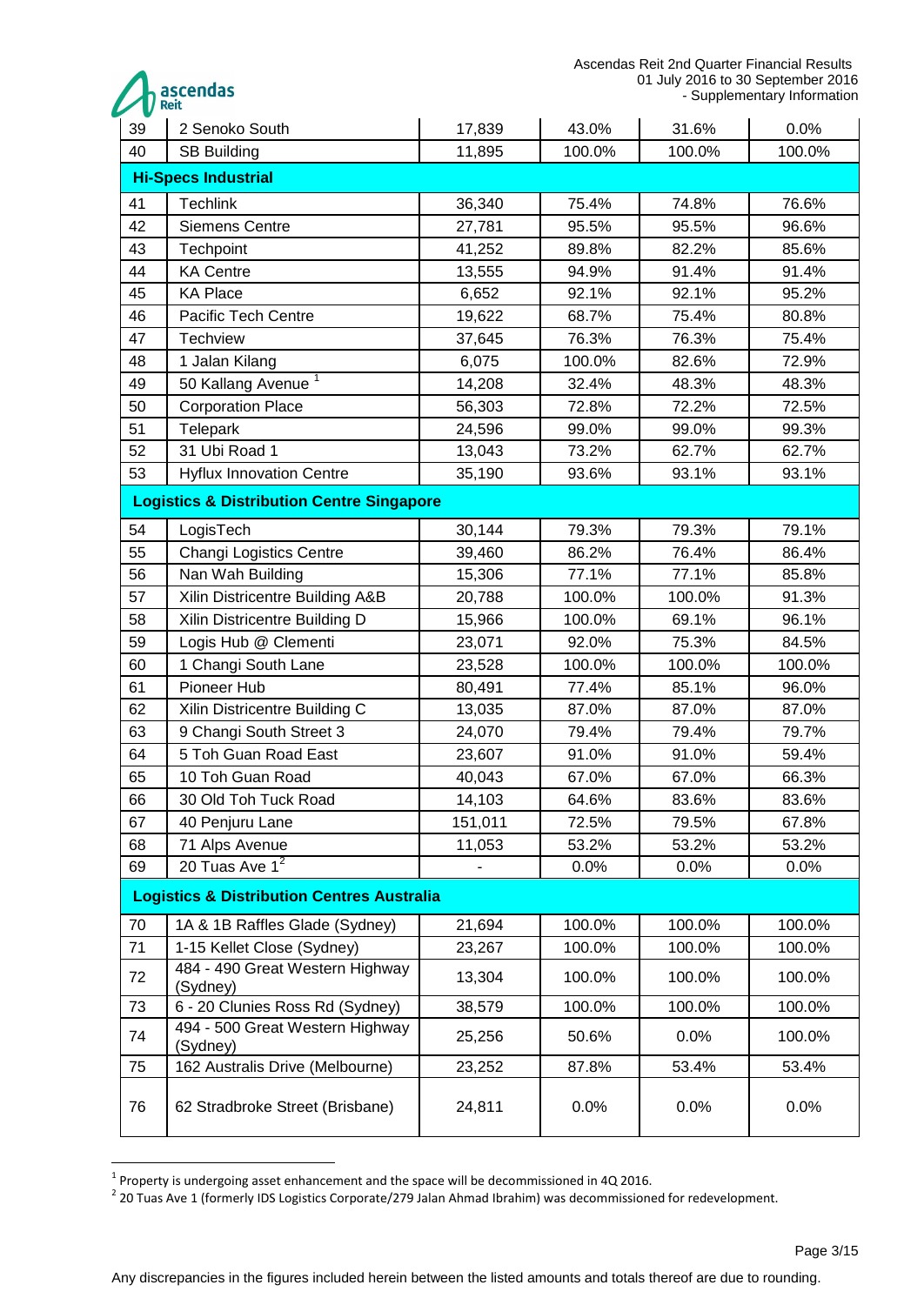

| <b>Business Park Australia</b>                        |                                                                                                  |        |        |       |       |  |
|-------------------------------------------------------|--------------------------------------------------------------------------------------------------|--------|--------|-------|-------|--|
| 77                                                    | 197 - 201 Coward Street <sup>3</sup><br>(Sydney)                                                 | 22,628 | 100.0% | N.A.  | N.A.  |  |
| <b>Integrated Development, Amenities &amp; Retail</b> |                                                                                                  |        |        |       |       |  |
| 78                                                    | Aperia                                                                                           | 68,735 | 94.4%  | 93.7% | 92.9% |  |
| <b>AREIT Shanghai</b>                                 |                                                                                                  |        |        |       |       |  |
| 79                                                    | A-REIT City @Jinqiao                                                                             | 81,994 | 83.4%  | 59.9% | 56.7% |  |
|                                                       | <b>Sub-total for Multi-tenant Buildings</b><br>$\overline{2,053,711}$<br>83.1%<br>80.5%<br>81.7% |        |        |       |       |  |

| <b>B.</b>                                 | <b>SINGLE-TENANT BUILDINGS</b>                        | <b>Net Lettable</b> | <b>Occupancy as at</b> |               |             |  |
|-------------------------------------------|-------------------------------------------------------|---------------------|------------------------|---------------|-------------|--|
|                                           |                                                       | Area (sqm)          | 30-Sep-16              | $30 - Jun-16$ | $31-Mar-16$ |  |
| <b>Science Parks</b>                      |                                                       |                     |                        |               |             |  |
| 80                                        | PSB Science Park Building                             | 21,689              | 100.0%                 | 100.0%        | 100.0%      |  |
|                                           | <b>Business Parks</b>                                 |                     |                        |               |             |  |
| 81                                        | <b>DBS Asia Hub</b>                                   | 38,172              | 100.0%                 | 100.0%        | 100.0%      |  |
|                                           | <b>Light Industrial</b>                               |                     |                        |               |             |  |
| 82                                        | Osim Headquarters                                     | 15,068              | 100.0%                 | 100.0%        | 100.0%      |  |
| 83                                        | <b>Volex Building</b>                                 | 8,000               | 100.0%                 | 100.0%        | 100.0%      |  |
| 84                                        | <b>Hyflux Building</b>                                | 16,980              | 100.0%                 | 100.0%        | 100.0%      |  |
| 85                                        | Hoya Building                                         | 6,282               | 100.0%                 | 100.0%        | 100.0%      |  |
| 86                                        | <b>NNB Industrial Building</b>                        | 9,794               | 100.0%                 | 100.0%        | 100.0%      |  |
| 87                                        | <b>Hamilton Sundstrand Building</b>                   | 16,744              | 100.0%                 | 100.0%        | 100.0%      |  |
| 88                                        | Thales Building (1 & II)                              | 7,772               | 100.0%                 | 100.0%        | 100.0%      |  |
| 89                                        | 11 Woodlands Terrace                                  | 2,219               | 100.0%                 | 100.0%        | 100.0%      |  |
| 90                                        | 9 Woodlands Terrace                                   | 2,341               | 100.0%                 | 100.0%        | 100.0%      |  |
| 91                                        | 8 Loyang Way 1                                        | 13,725              | 100.0%                 | 100.0%        | 100.0%      |  |
| 92                                        | 31 Joo Koon Circle                                    | 15,421              | 100.0%                 | 100.0%        | 100.0%      |  |
| 93                                        | 247 Alexandra Road                                    | 12,803              | 100.0%                 | 100.0%        | 100.0%      |  |
| 94                                        | 12 Woodlands Loop                                     | 16,077              | 100.0%                 | 100.0%        | 100.0%      |  |
| <b>Hi-Specs Industrial (Data Centres)</b> |                                                       |                     |                        |               |             |  |
| 95                                        | Kim Chuan Telecommunications<br>Complex               | 25,129              | 100.0%                 | 100.0%        | 100.0%      |  |
| 96                                        | 38A Kim Chuan Road                                    | 32,885              | 100.0%                 | 100.0%        | 100.0%      |  |
|                                           | <b>Hi-Specs Industrial</b>                            |                     |                        |               |             |  |
| 97                                        | Infineon Building                                     | 27,278              | 100.0%                 | 100.0%        | 100.0%      |  |
| 98                                        | Wisma Gulab                                           | 11,821              | 100.0%                 | 100.0%        | 100.0%      |  |
| 99                                        | 138 Depot Road                                        | 26,485              | 100.0%                 | 100.0%        | 100.0%      |  |
| 100                                       | 2 Changi South Lane                                   | 20,939              | 100.0%                 | 100.0%        | 100.0%      |  |
| 101                                       | <b>CGG Veritas Hub</b>                                | 8,671               | 100.0%                 | 100.0%        | 100.0%      |  |
| 102                                       | 30 Tampines Industrial Avenue 3                       | 9,593               | 100.0%                 | 100.0%        | 100.0%      |  |
|                                           | <b>Logistics &amp; Distribution Centres Singapore</b> |                     |                        |               |             |  |
| 103                                       | 21 Jalan Buroh                                        | 48,167              | 100.0%                 | 100.0%        | 100.0%      |  |
| 104                                       | <b>MacDermid Building</b>                             | 5,085               | 100.0%                 | 100.0%        | 100.0%      |  |

 $3$  197 – 201 Coward Street was acquired on 9 September 2016.

<u>.</u>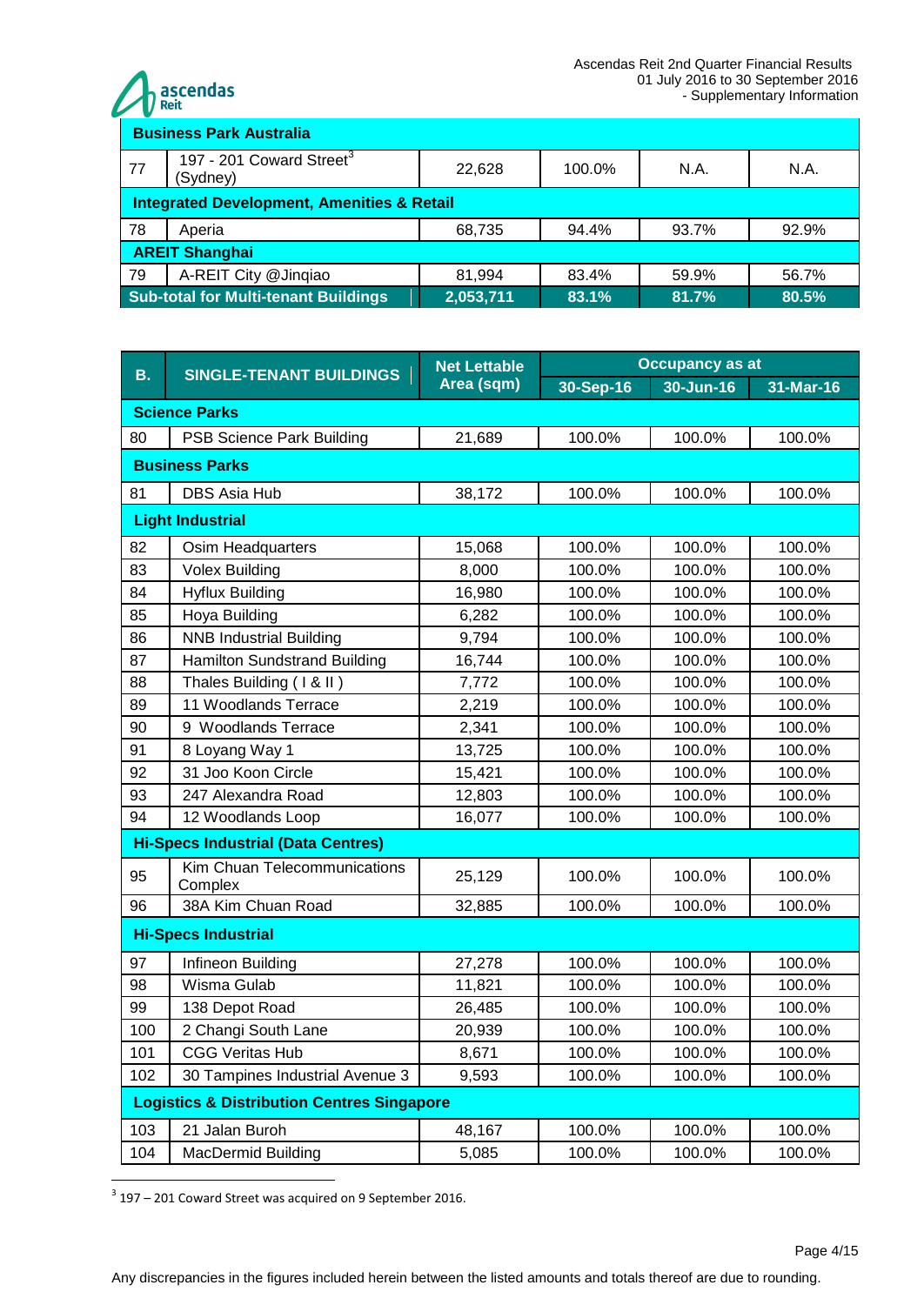Ascendas Reit 2nd Quarter Financial Results 01 July 2016 to 30 September 2016 - Supplementary Information

| ascendas<br><b>/ Reit</b> |
|---------------------------|
|                           |

<span id="page-4-0"></span>

| 105                                                   | Senkee Logistics Hub (Phase I &<br>$\parallel$        | 71,749    | 100.0% | 100.0% | 100.0% |
|-------------------------------------------------------|-------------------------------------------------------|-----------|--------|--------|--------|
| 106                                                   | Serial I-Tech Building                                | 9,494     | 100.0% | 100.0% | 100.0% |
| 107                                                   | Sim Siang Choon Building                              | 12,981    | 100.0% | 100.0% | 100.0% |
| 108                                                   | 15 Changi North Way                                   | 28,974    | 100.0% | 100.0% | 100.0% |
| 109                                                   | 90 Alps Avenue                                        | 26,277    | 100.0% | 100.0% | 100.0% |
| <b>Logistics &amp; Distribution Centres Australia</b> |                                                       |           |        |        |        |
| 110                                                   | 7 Grevillea Street (Sydney)                           | 51,709    | 100.0% | 100.0% | 100.0% |
| 111                                                   | 1 Distribution Place, Seven Hills<br>(Sydney)         | 13,555    | 100.0% | 100.0% | 100.0% |
| 112                                                   | 5 Eucalyptus Place (Sydney)                           | 8,284     | 100.0% | 100.0% | 100.0% |
| 113                                                   | Lot 4 Honeycomb Drive (Sydney)                        | 19,918    | 100.0% | 100.0% | 100.0% |
| 114                                                   | 94 Lenore Drive (Sydney)                              | 21,143    | 100.0% | 100.0% | 100.0% |
| 115                                                   | 2-34 Aylesbury Drive<br>(Melbourne)                   | 17,513    | 100.0% | 100.0% | 100.0% |
| 116                                                   | 35-61 South Park Drive<br>(Melbourne)                 | 32,167    | 100.0% | 100.0% | 100.0% |
| 117                                                   | 81 - 89 Drake Boulevard<br>(Melbourne)                | 14,099    | 100.0% | 100.0% | 100.0% |
| 118                                                   | 9 Andretti Court (Melbourne)                          | 24,140    | 100.0% | 100.0% | 100.0% |
| 119                                                   | 14 - 28 Ordish Road (Melbourne)                       | 28,189    | 100.0% | 100.0% | 100.0% |
| 120                                                   | 31 Permas Way (Melbourne)                             | 44,540    | 100.0% | 100.0% | 100.0% |
| 121                                                   | 676 - 698 Kororoit Creek Road<br>(Melbourne)          | 44,036    | 100.0% | 100.0% | 100.0% |
| 122                                                   | 700 - 718 Kororoit Creek Road<br>(Melbourne)          | 28,020    | 100.0% | 100.0% | 100.0% |
| 123                                                   | 2-56 Australand Drive (Brisbane)                      | 41,318    | 100.0% | 100.0% | 100.0% |
| 124                                                   | 62 Sandstone Place (Brisbane)                         | 9,260     | 100.0% | 100.0% | 100.0% |
| 125                                                   | 92 Sandstone Place (Brisbane)                         | 13,738    | 100.0% | 100.0% | 100.0% |
| 126                                                   | 99 Radius Drive (Brisbane)                            | 14,543    | 100.0% | 100.0% | 100.0% |
| 127                                                   | 77 Logistics Place (Brisbane)                         | 14,296    | 100.0% | 100.0% | 100.0% |
| 128                                                   | 82 Noosa Street (Brisbane)                            | 38,000    | 100.0% | 100.0% | 100.0% |
| 129                                                   | 35 Baile Road (Perth)                                 | 20,895    | 100.0% | 100.0% | 100.0% |
|                                                       | <b>Integrated Development, Amenities &amp; Retail</b> |           |        |        |        |
| 130                                                   | <b>Courts Megastore</b>                               | 28,410    | 100.0% | 100.0% | 100.0% |
| 131                                                   | <b>Giant Hypermart</b>                                | 42,178    | 100.0% | 100.0% | 100.0% |
|                                                       | <b>Sub-total for Single-tenant Buildings</b>          | 1,138,566 | 100.0% | 100.0% | 100.0% |
|                                                       | <b>Portfolio Total</b>                                | 3,192,277 | 89.1%  | 88.2%  | 87.6%  |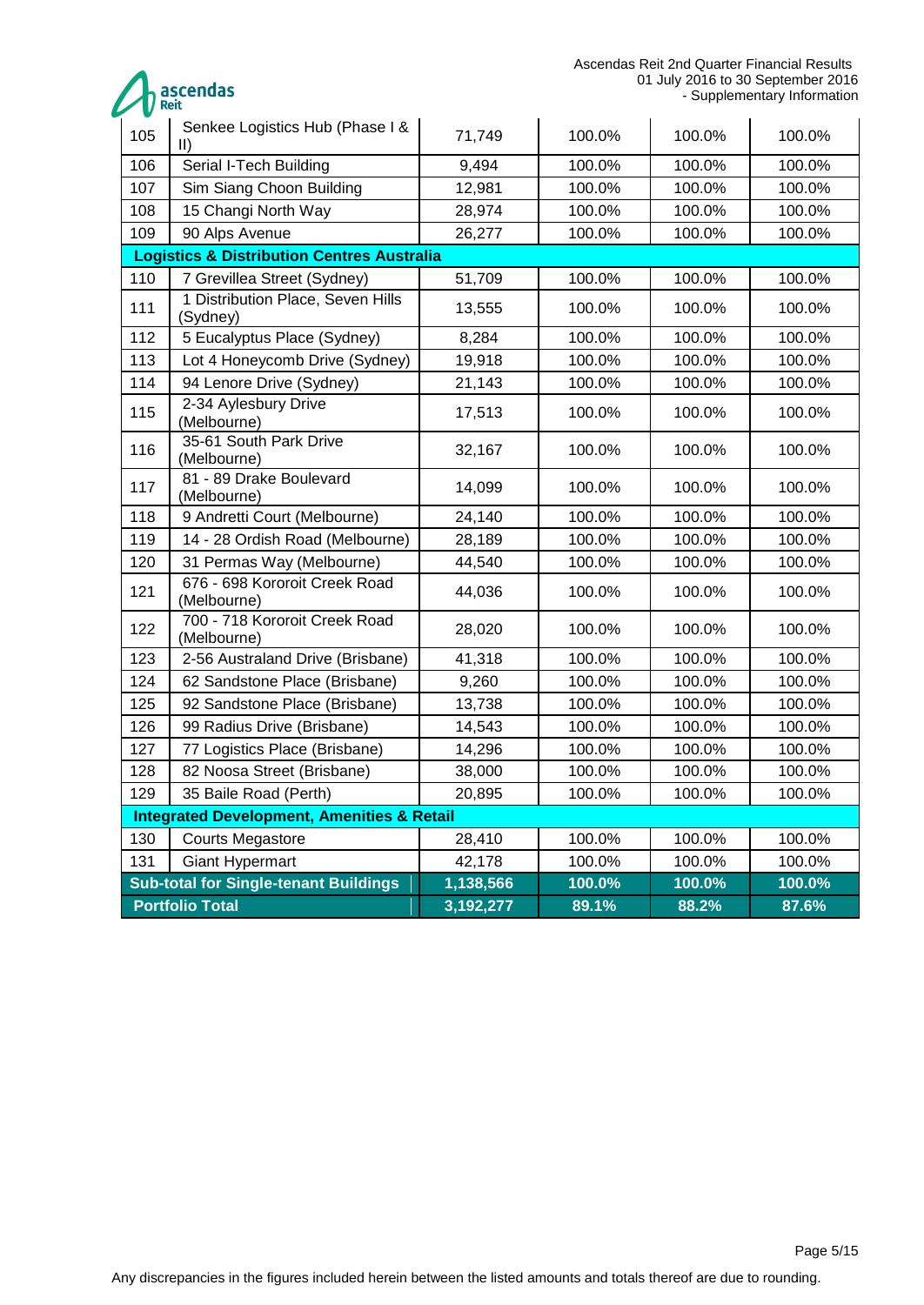

#### **Table 2: Ascendas Reit gross rental rates for the three months ended 30 September 2016**

| <b>Gross Rental Rates (S\$ psf per month)</b>  |                                           |                       |        |               |  |  |
|------------------------------------------------|-------------------------------------------|-----------------------|--------|---------------|--|--|
|                                                | <b>Ascendas Reit's</b><br>(psf per month) | Market <sup>(1)</sup> |        |               |  |  |
| <b>Sector</b>                                  | Range                                     | (psf per month)       |        |               |  |  |
| Business &<br>Science Park<br>(Rest of island) | $$3.30 - $5.80$                           | \$4.17                | \$4.23 | \$3.70        |  |  |
| Business &<br>Science Park (City<br>fringe)    |                                           |                       |        | \$5.50        |  |  |
| Hi-Specs industrial                            | $$1.54 - $4.80$                           | \$3.04                | \$2.79 | \$3.10        |  |  |
| Light Industrial &<br><b>Flatted Factories</b> | $$1.00 - $2.56$                           | \$1.55                | \$1.69 | $$1.70^{(3)}$ |  |  |
| Logistics &<br><b>Distribution</b><br>Centres  | $$0.95 - $1.51$                           | \$1.20                | \$1.21 | $$1.67^{(4)}$ |  |  |

Notes:

(1) Source: JTC, CBRE data

(2) Ascendas Reit's rates are based on the weighted average of gross rental rates for new leases, expansions and renewals

(3) S\$1.70 psf per month for ground floor space. S\$1.36 psf per month achieved for upper floor space

<span id="page-5-0"></span>(4) S\$1.67 psf per month for ground floor space. S\$1.30 psf per month achieved for upper floor space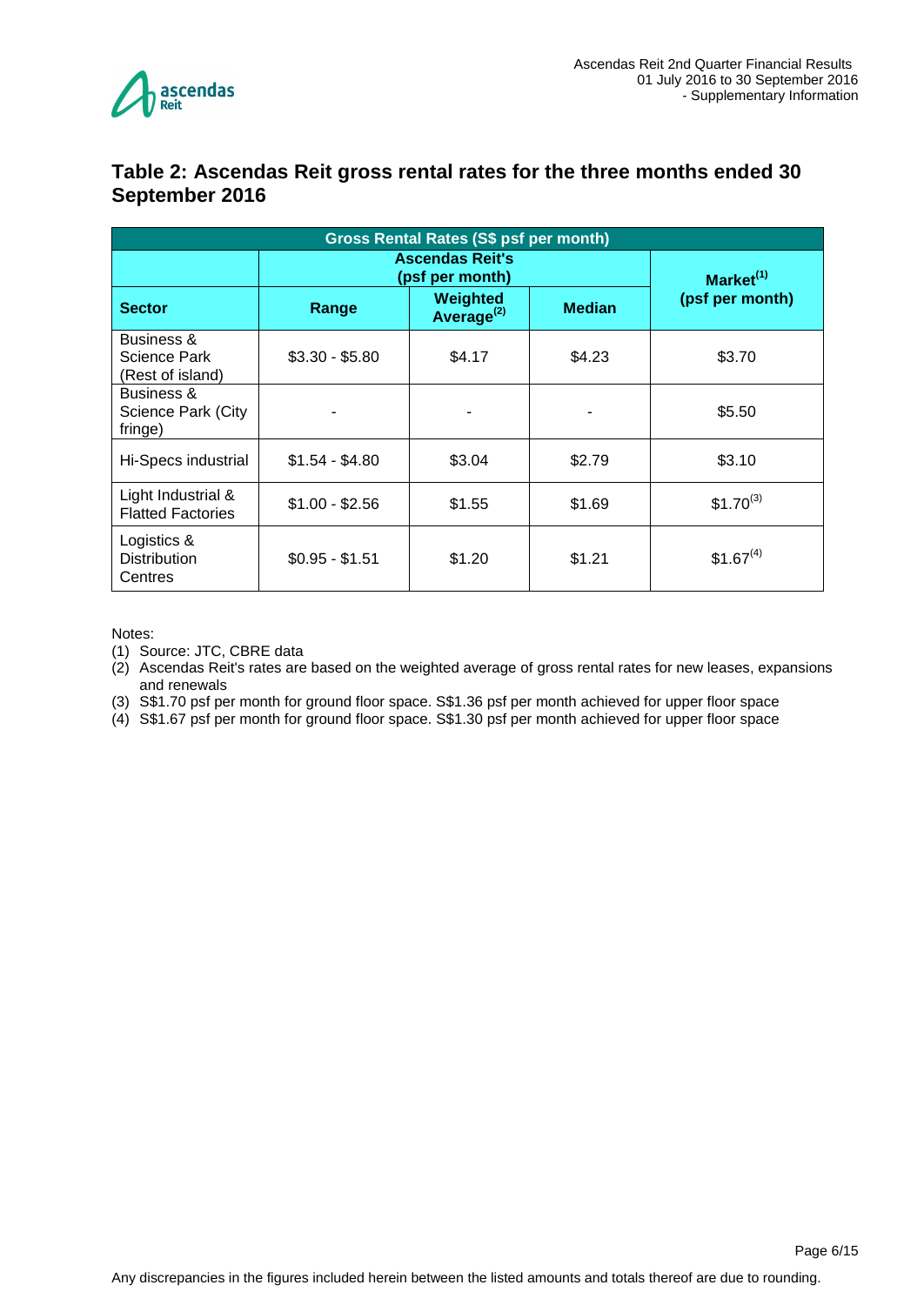

## **Figure 3: Existing industrial space stock of 45.4 million sqm**



Source: JTC, Ascendas Reit research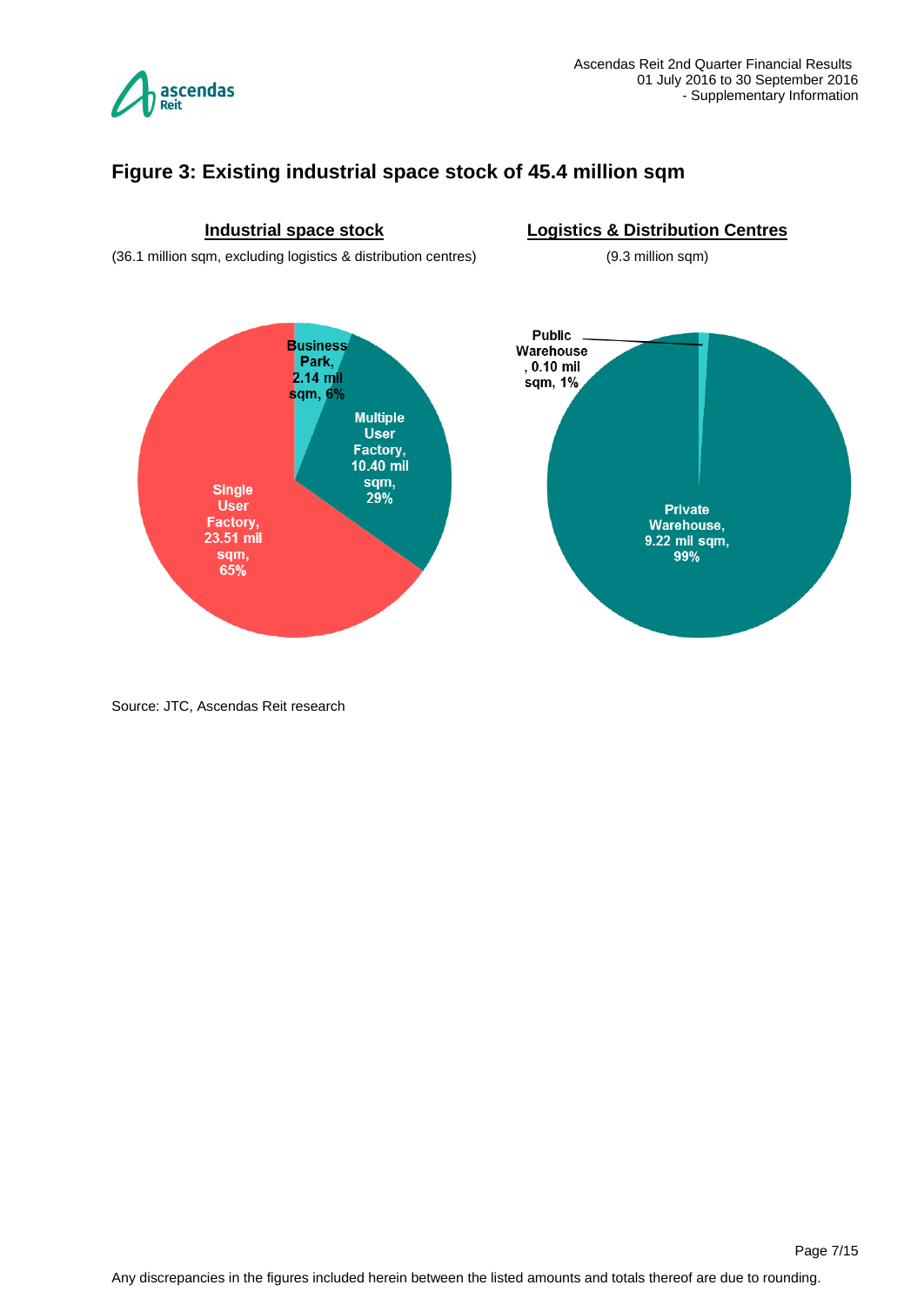

## <span id="page-7-0"></span>Net Property Income for 3 months ended 30 September 2016 and 30 September 2015

|                                               |              | Group (Note 1) |               |          |          |
|-----------------------------------------------|--------------|----------------|---------------|----------|----------|
|                                               |              | <b>Actual</b>  | <b>Actual</b> |          |          |
|                                               |              | 2Q FY1617      | 2Q FY1516     | Variance | Variance |
|                                               |              | S\$'000        | S\$'000       | S\$'000  | %        |
| <b>SINGAPORE</b>                              | <b>Notes</b> |                |               |          |          |
| <b>Gross Revenue</b>                          |              |                |               |          |          |
| <b>Business Park</b>                          | (2)          | 68,274         | 61,643        | 6,631    | 10.8%    |
| Hi-Specs Industrial                           |              | 44,553         | 44,204        | 350      | 0.8%     |
| Light Industrial                              |              | 23,680         | 23,429        | 250      | 1.1%     |
| Logistics                                     | (4)          | 30,477         | 33,098        | (2,622)  | $-7.9%$  |
| Integrated Development, Amenitites and Retail |              | 15,346         | 14,423.39     | 922      | 6.4%     |
|                                               |              | 182,329        | 176,798.07    | 5,531    | 3.1%     |
|                                               |              |                |               |          |          |
| <b>Property Expenses</b>                      |              |                |               |          |          |
| <b>Business Park</b>                          |              | (21, 299)      | (20, 845)     | (455)    | $-2.2%$  |
| Hi-Specs Industrial                           | (3)          | (7, 362)       | (13, 474)     | 6,112    | 45.4%    |
| Light Industrial                              |              | (6, 574)       | (6, 558)      | (16)     | $-0.2%$  |
| Logistics                                     | (4)          | (9,641)        | (10, 532)     | 892      | 8.5%     |
| Integrated Development, Amenitites and Retail | (5)          | (3, 524)       | (5,986)       | 2,462    | 41.1%    |
|                                               |              | (48, 400)      | (57, 395)     | 8,995    | 15.7%    |
| <b>Net Property Income</b>                    |              |                |               |          |          |
| <b>Business Park</b>                          | (2)          | 46,975         | 40,798        | 6,176    | 15.1%    |
| Hi-Specs Industrial                           | (3)          | 37,191         | 30,729        | 6,462    | 21.0%    |
| Light Industrial                              |              | 17,106         | 16,871        | 234      | 1.4%     |
| Logistics                                     | (4)          | 20,836         | 22,566        | (1,730)  | $-7.7%$  |
| Integrated Development, Amenitites and Retail | (5)          | 11,821         | 8,438         | 3,384    | 40.1%    |
|                                               |              | 133,929        | 119,403       | 14,526   | 12.2%    |
|                                               |              |                |               |          |          |
| <b>CHINA</b>                                  |              |                |               |          |          |
| Gross Revenue                                 |              | 3,004          | 5,827         | (2,823)  | $-48.4%$ |
| <b>Property Expenses</b>                      |              | (1, 338)       | (1, 427)      | 88       | $-6.2%$  |
| <b>Net Property Income</b>                    | (6)          | 1,666          | 4,400         | (2,734)  | $-62.1%$ |
| <b>AUSTRALIA</b>                              |              |                |               |          |          |
| Gross Revenue                                 |              | 20,108         |               | 20,108   | 0.0%     |
| <b>Property Expenses</b>                      |              | (3,267)        |               | (3,267)  | 0.0%     |
| <b>Net Property Income</b>                    |              | 16,841         |               | 16,841   | 0.0%     |
|                                               |              |                |               |          |          |
| <b>Total Net Property Income</b>              |              | 152,436        | 123,803       | 28,633   | 23.1%    |
|                                               |              |                |               |          |          |

<sup>&</sup>lt;sup>1</sup> The Group had 131 properties and 104 properties as at 30 September 2016 and 30 September 2015, respectively. Since September 2015, the Group completed (i) the acquisition of 27 logistics properties (during the third and fourth quarter of FY15/16) and one office park property (in September 2016) in Australia (the "Australian Portfolio"), (ii) the acquisition of ONE@Changi City in March 2016, (iii) the divestment of Four Acres Singapore in April 2016, (iv) the divestment of A-REIT Jiashan Logistics Centre in June 2016 and (v) the divestment of Ascendas Z-Link in July 2016. A-REIT Jiashan Logistics Centre was developed by the Group and completed in March 2016.

- <sup>2</sup> Higher gross revenue mainly due to contribution from the ONE@Changi City which was acquired in March 2016. Higher NPI was mainly due to higher revenue and lower utilities expenses
- 3 Lower expenses is due to lower property tax expenses due to successful tax appeals at various buildings and lower utilities expenses, translating to higher NPI.
- 4 Lower revenue is due to redevelopment of 20 Tuas Ave 1 (formerly known as IDS Logistics Corporate / 279 Jalan Ahmad Ibrahim) and lower occupancy at various buildings.
- 5 Lower expenses is due to lower utilities expenses and property tax at Aperia in 2Q FY16/17.
- 6 Lower NPI is due to divestment of AZPark Group in 2Q FY16/17.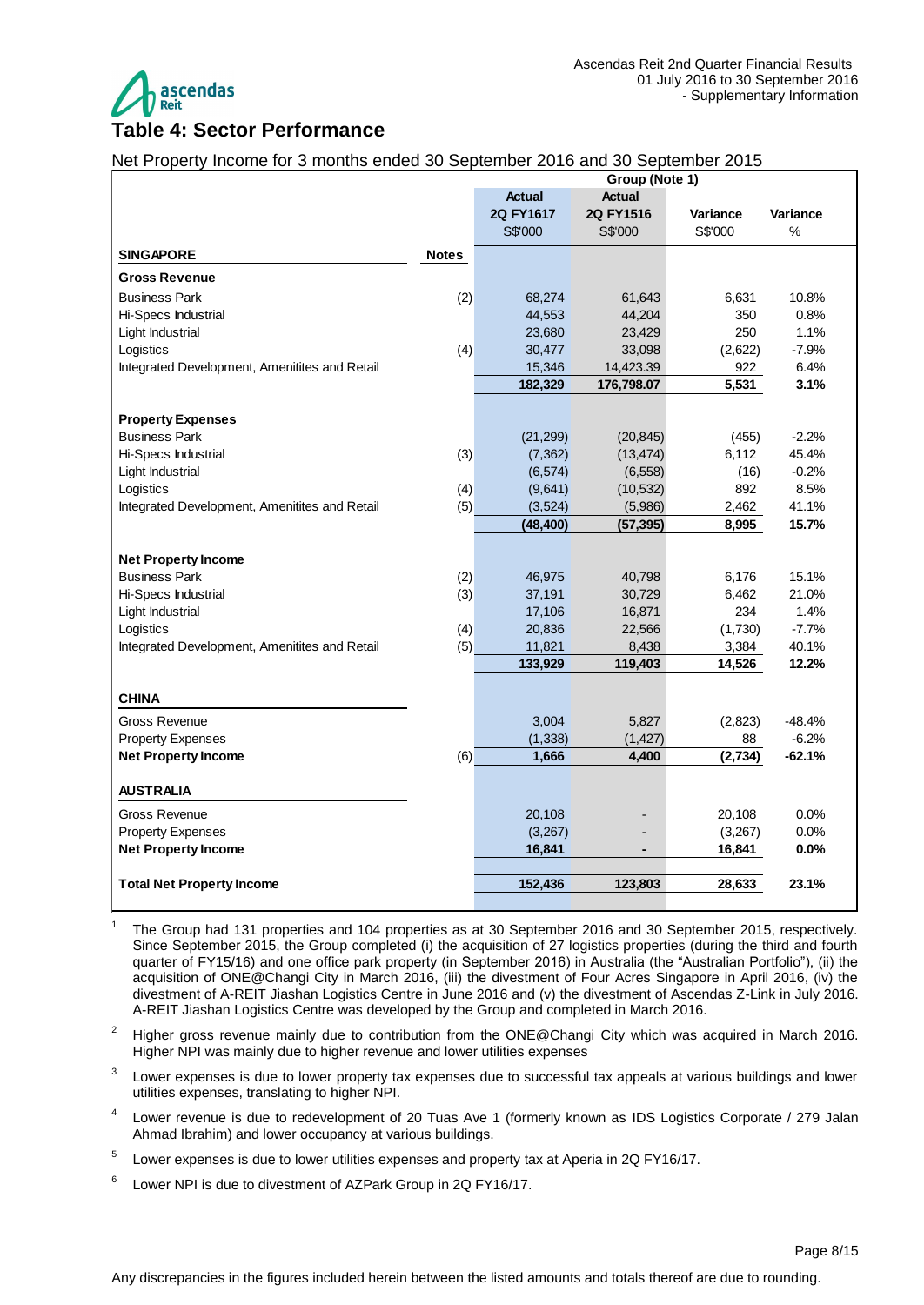

# <span id="page-8-0"></span>**Figure 5a: Ascendas Reit Portfolio by Gross Revenue - Tenant Industry Mix**



### <span id="page-8-1"></span>**Figure 5b: Ascendas Reit Portfolio by Gross Revenue - Tenants' Country of Origin**

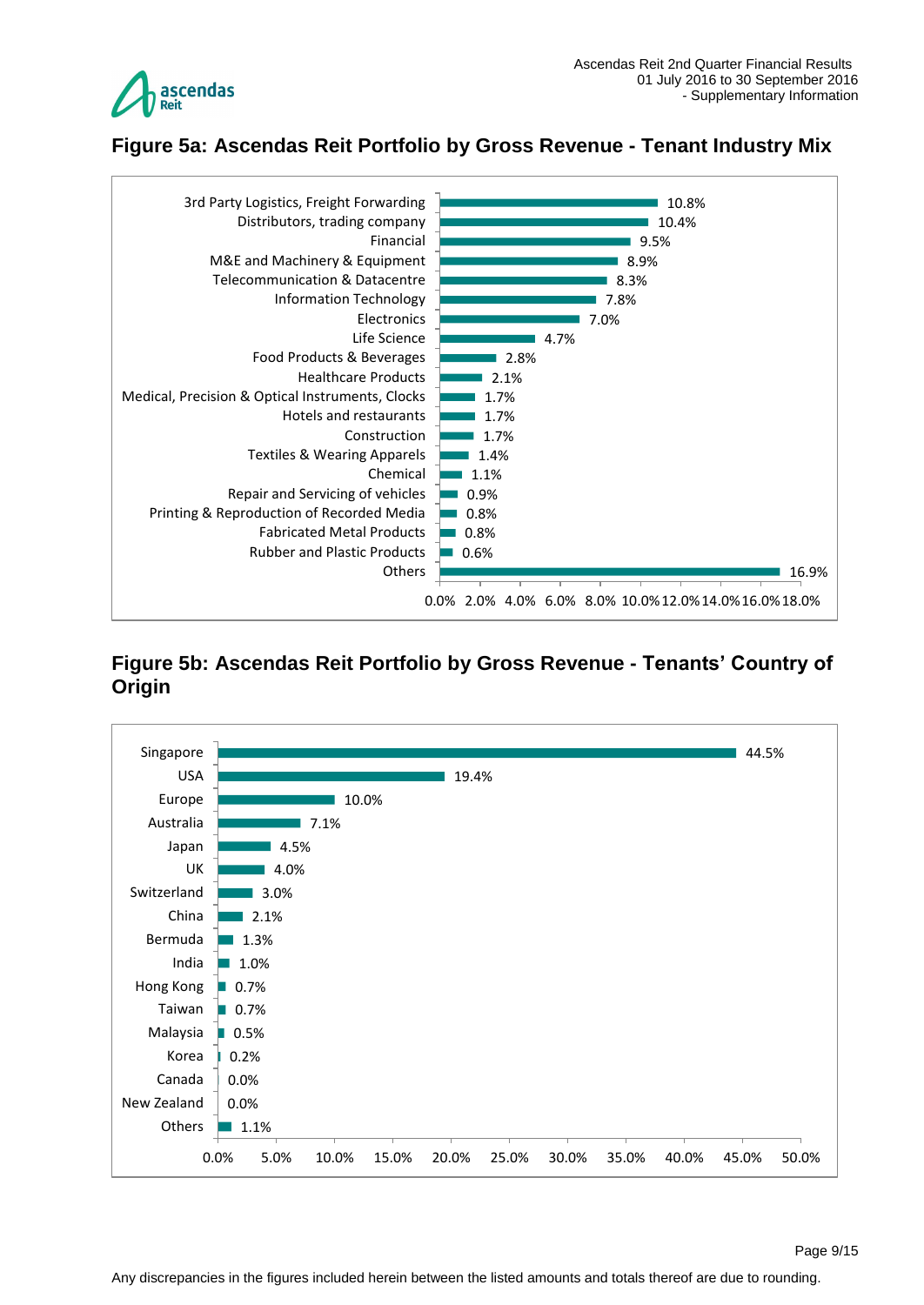

# <span id="page-9-0"></span>**Figure 6a: Business & Science Park Properties by Gross Revenue - Tenant Industry Mix**



#### <span id="page-9-1"></span>**Figure 6b: Business & Science Park Properties by Gross Revenue – Tenant's Country of Origin**

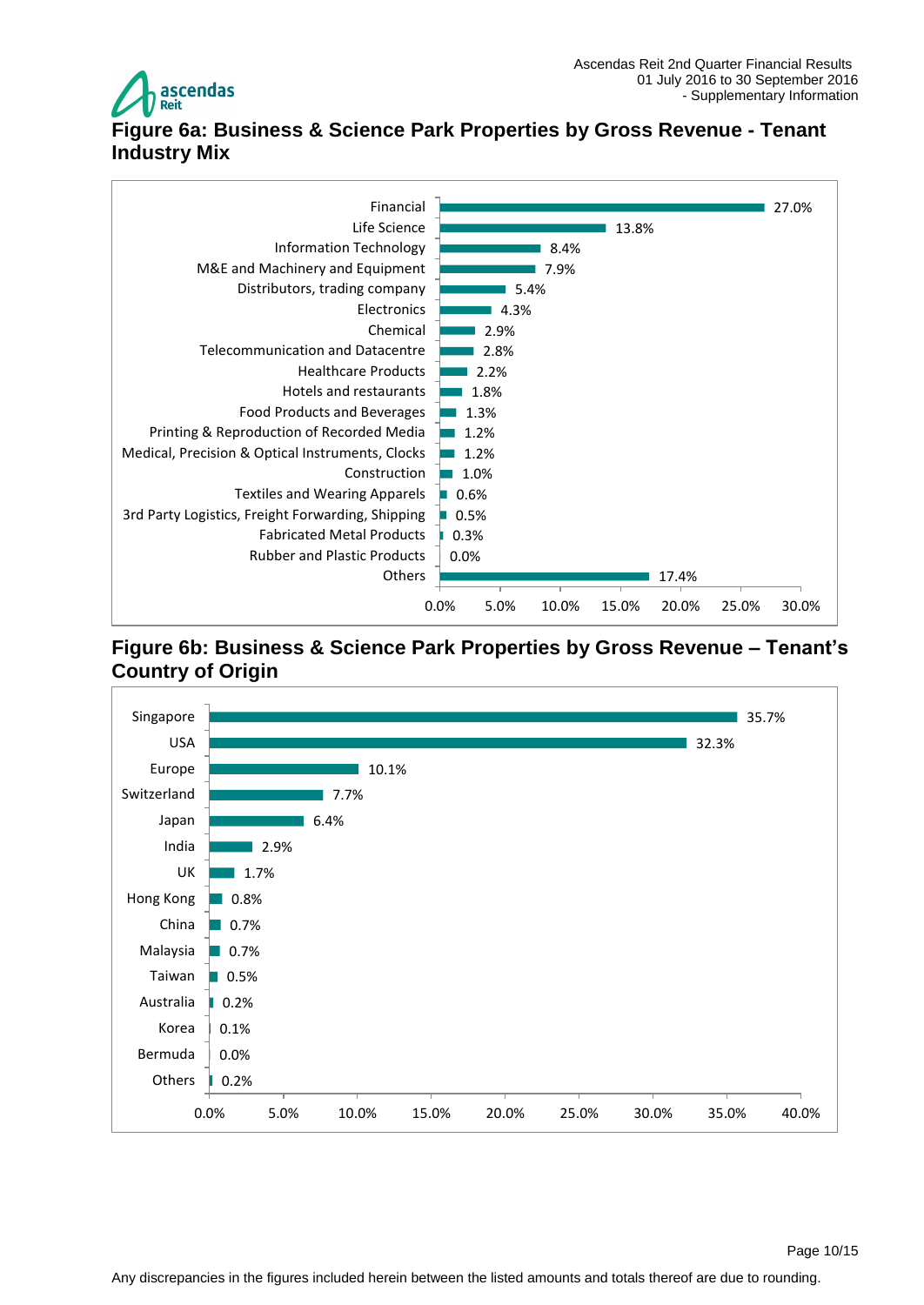

## <span id="page-10-0"></span>**Figure 7a: Hi-Specs Industrial Properties by Gross Revenue - Tenant Industry Mix**



#### <span id="page-10-1"></span>**Figure 7b: Hi-Specs Industrial Properties by Gross Revenue - Tenant's Country of Origin**

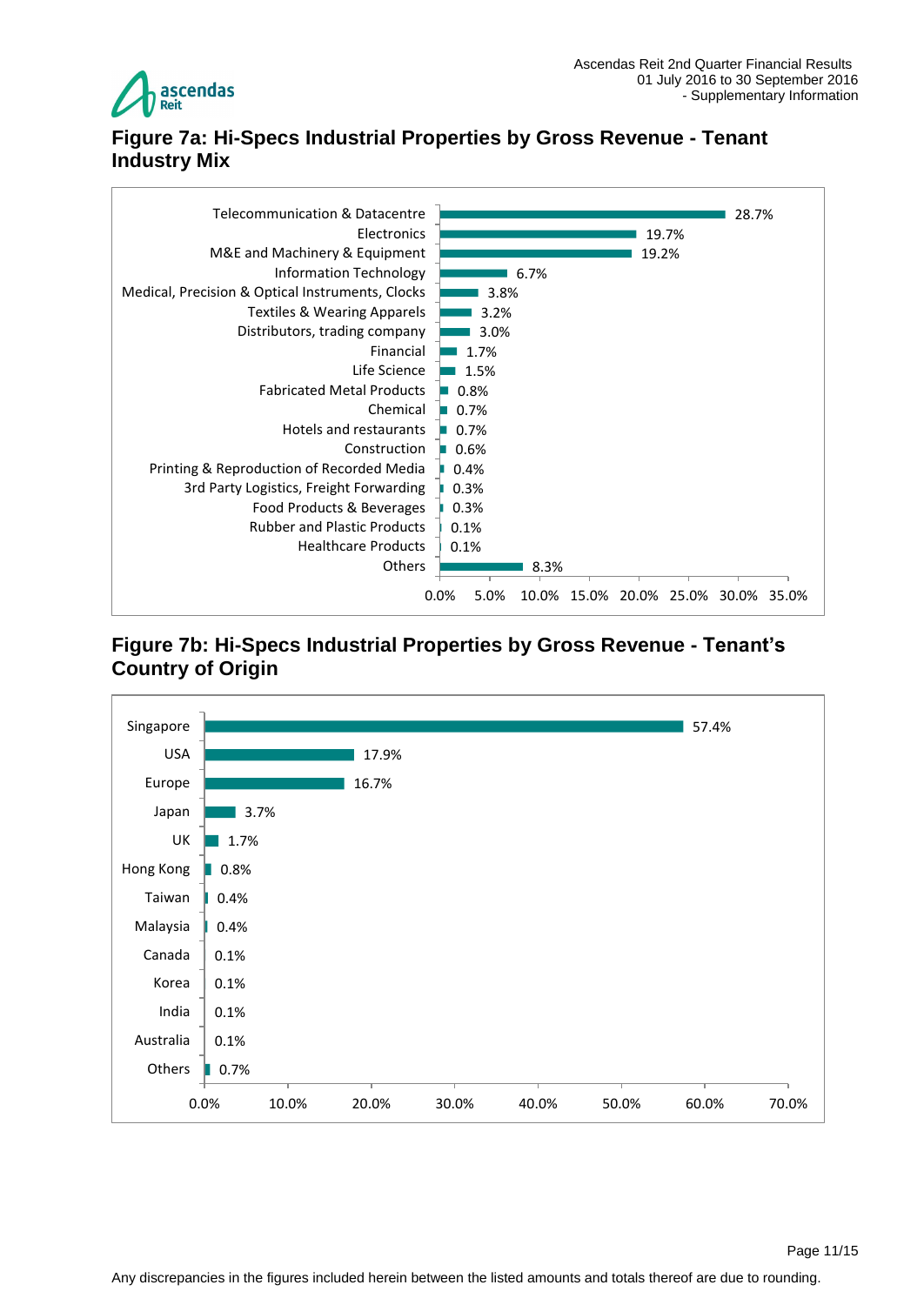

# <span id="page-11-0"></span>**Figure 8a: Light Industrial Properties by Gross Revenue - Tenant Industry Mix**



## <span id="page-11-1"></span>**Figure 8b: Light Industrial Properties by Gross Revenue - Tenant's Country of Origin**

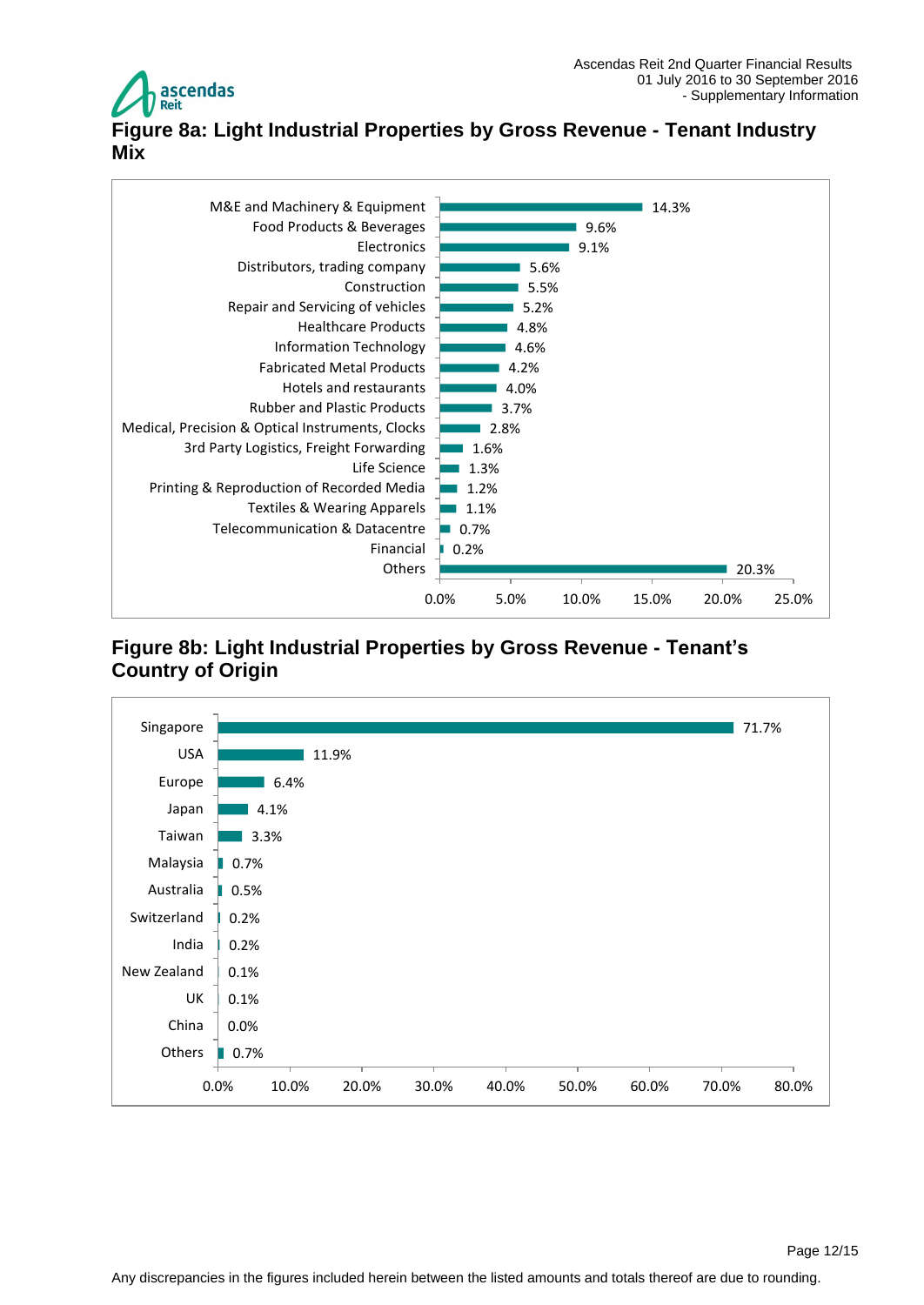

# <span id="page-12-1"></span><span id="page-12-0"></span>**Figure 9a: Logistics & Distribution Centres (Singapore) by Gross Revenue – Tenant Industry Mix**



#### <span id="page-12-2"></span>**Figure 9b: Logistics & Distribution Centres (Singapore) by Gross Revenue - Tenant's Country of Origin**

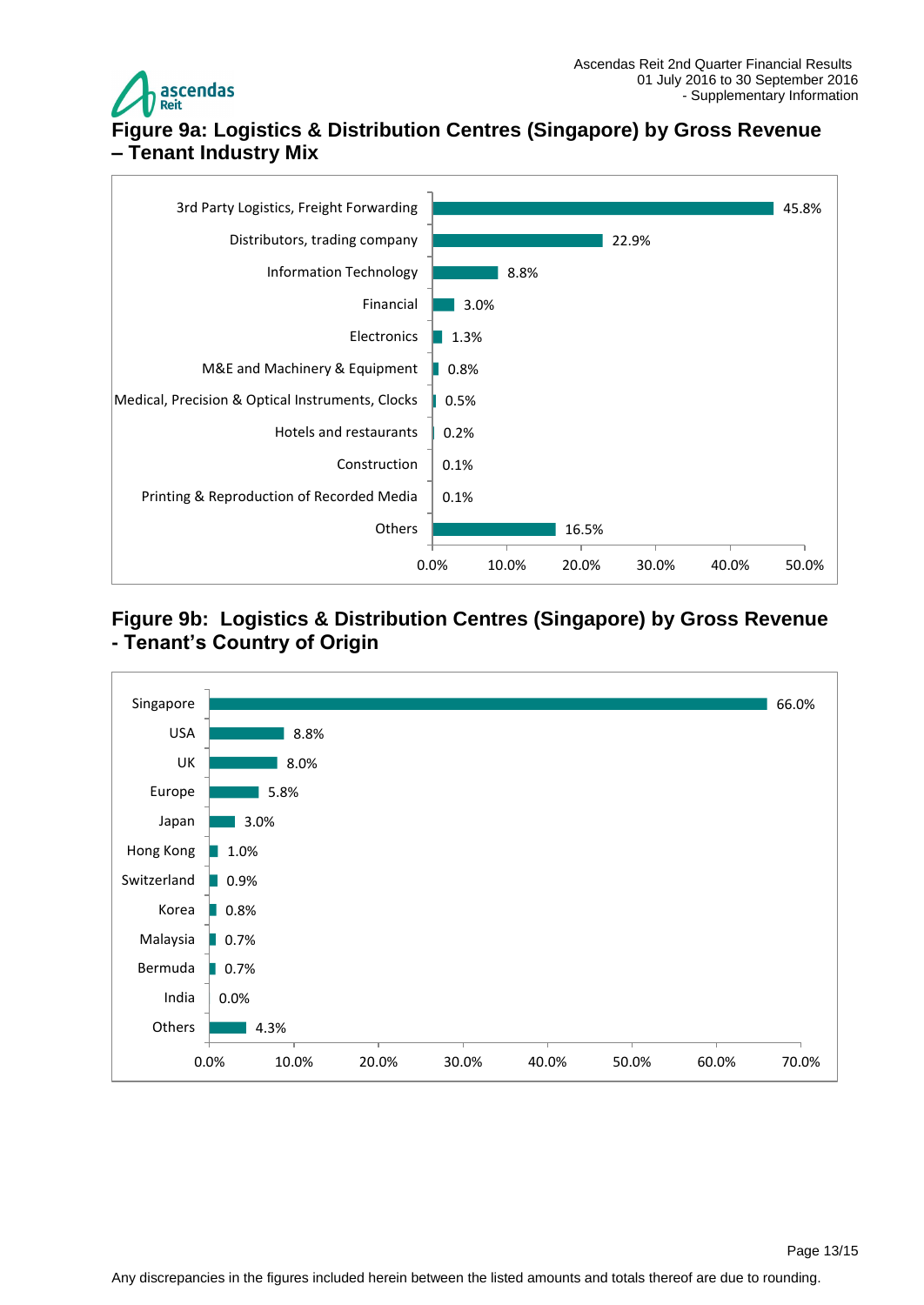

## <span id="page-13-0"></span>**Figure 10a: Integrated Development, Amenities and Retail by Gross Revenue – Tenant Industry Mix**



<span id="page-13-1"></span>**Figure 10b: Integrated Development, Amenities and Retail by Gross Revenue - Tenant's Country of Origin**